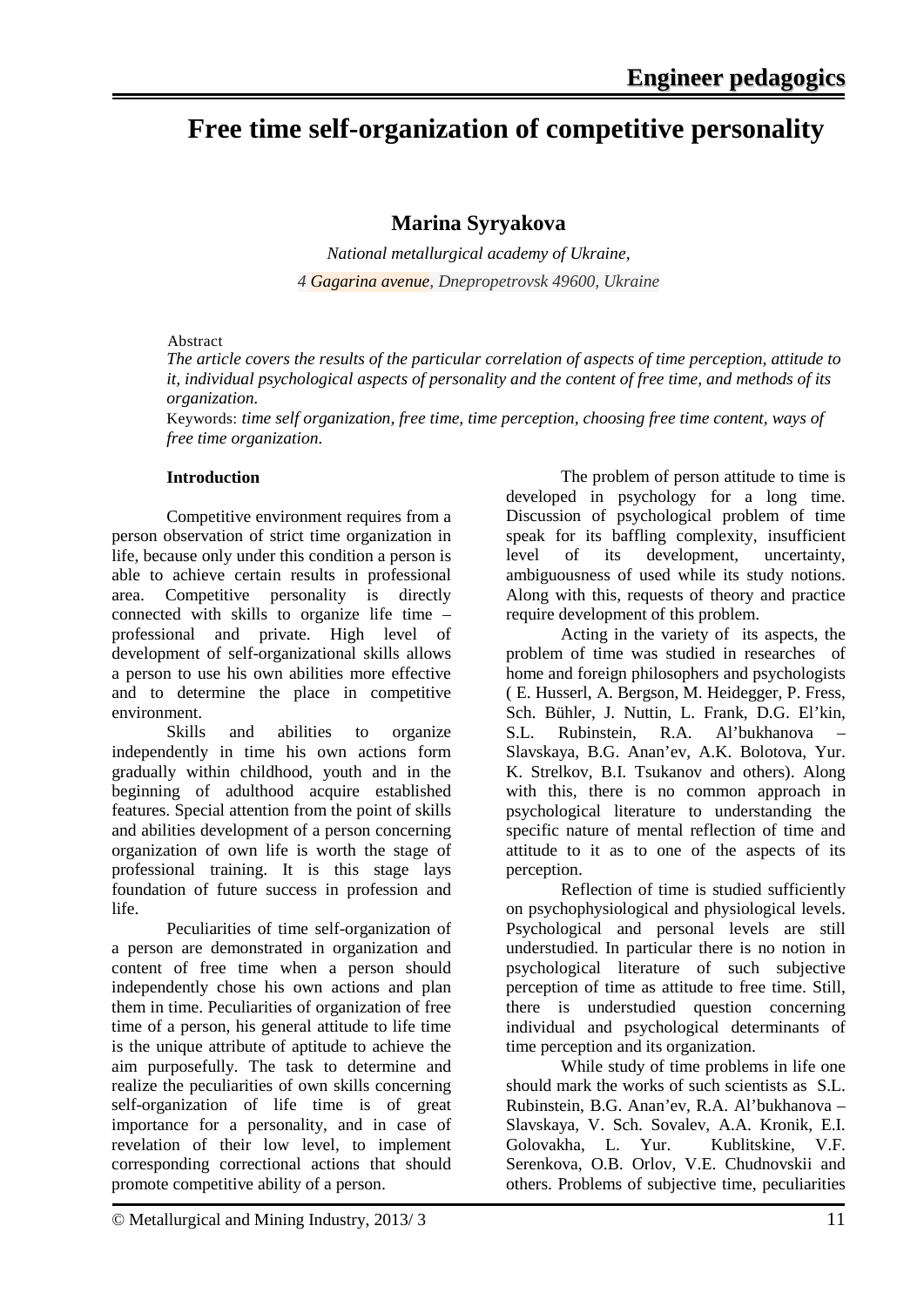and dependences of time perception from individual peculiarities were developed by such authors as B.I. Tsukanov, V.N. Lysenkova, N.V. Ogorodnikova and others. Dependence from activity content was studied by S. G. Gellerstein, D.G. El'kin, S.M. Gareev, T.N. Osipova, N.I. Moiseevs, N.I. Karaulova, the influence of emotional peculiarities on time perception - D.G. El'kin, N. Marin, A.S. Dmitriev, V.I. Lebedev; type of activity – E.M. Gareev, L.M. Korobeinikova, mental strain – E.V. Frishman, study of role of influence in one's activity structure and its place in personality structure was studied by A.K. Bolotova.

Talking about time orientation or time perspective, scientists distinguish some aspects connected with time perception.

First, it is the level of time perception. This notion reflects subjective perception of time, its individual representation to a person. One pole expresses person perception of speed of time flowing, solicitude of its running, the feeling of time insufficiency (syndrome "time is money"). At the opposite pole there is extremely "slow" attitude to time, indifference to its flow, irresponsibleness concerning time content (syndrome "sleep on").

Second, depth of time perception. This refers to what time a person determines as significant and important: immediate, nearest future, future or past time. Most commonly nearest future, sometimes far time is important. But short term and long term perspective may be determined apart direction of gaze, either frontwards or back in the past. The most short term orientation in time is determined as "presenteeism" or "immediate".

Third, commitment to the future or past. Person's perception of real time depends on if he sees in present time the "tool" for building the future, or takes it as a result of prior life stage. In this connection we are able to determine retrospective and promising orientations.

Fourthly, interpretation of the future. Future may be perceived by a person passively as the phenomena to which one should only submit and it requires active planning from a person. Such susception means agreement and adaptation, active – means planning and building. So, we may say passive is fatalistic perception and active is voluntaristic perception of the future.

These aspects are very important for scientifically correct understanding of time concept.

Special attention in the problem "humantime" is given to a problem of person's free time, his perception, organization and attitude to it. In philosophy free time is considered as field for unique social processes fulfillment. Revelation of source of free time origin and its connection with working time, its social value becomes the subject of research in philosophy. Sociology and economy analyze these processes quantitatively and statically, explore features and content of person's free time, activity of social institutions of leisure with its filling and axiology of leisure. Psychology pays attention on needs and grounds, which determine human's behavior in temporary area. Taken together the data of these two sciences we may say that free time is predominant area, where physical development and intellectual development take place.

Nowadays a person does not have the right for inactivity, he have to and is able to become active in his own self improvement, creative work, activity. Active position of a person, the possibility of its development, self improvement, and presentation of the individual self in external reality opens new aspects in studying of free time. Free and balanced growth of a personality is not only social ideal but also the most important condition for development of society directed to universal humanistic and democratic values. Theoretical understanding of this process is one of the fundamental problems of modern social science. Significant trend in solution of this problem is fundamental study of free time, its role and place in formation of the individuality.

Free time acquires great importance in the process of person's development and it is characterized with variability and increasing the variety of offers. Free time is a time available, judging from person's interests and needs, according to his ideals, living position and faith. This is the area of being where people are free as nowhere else; here there is a possibility to display negative or positive latitude (E. Fromm, R. Harry). This the area of choice that is mostly free from regulations. Free time is peculiar only to a human as a result of his ability to make choice, structure his existence independently, abilities for self improvement and self development (A. Maslow, C. Rogers and others).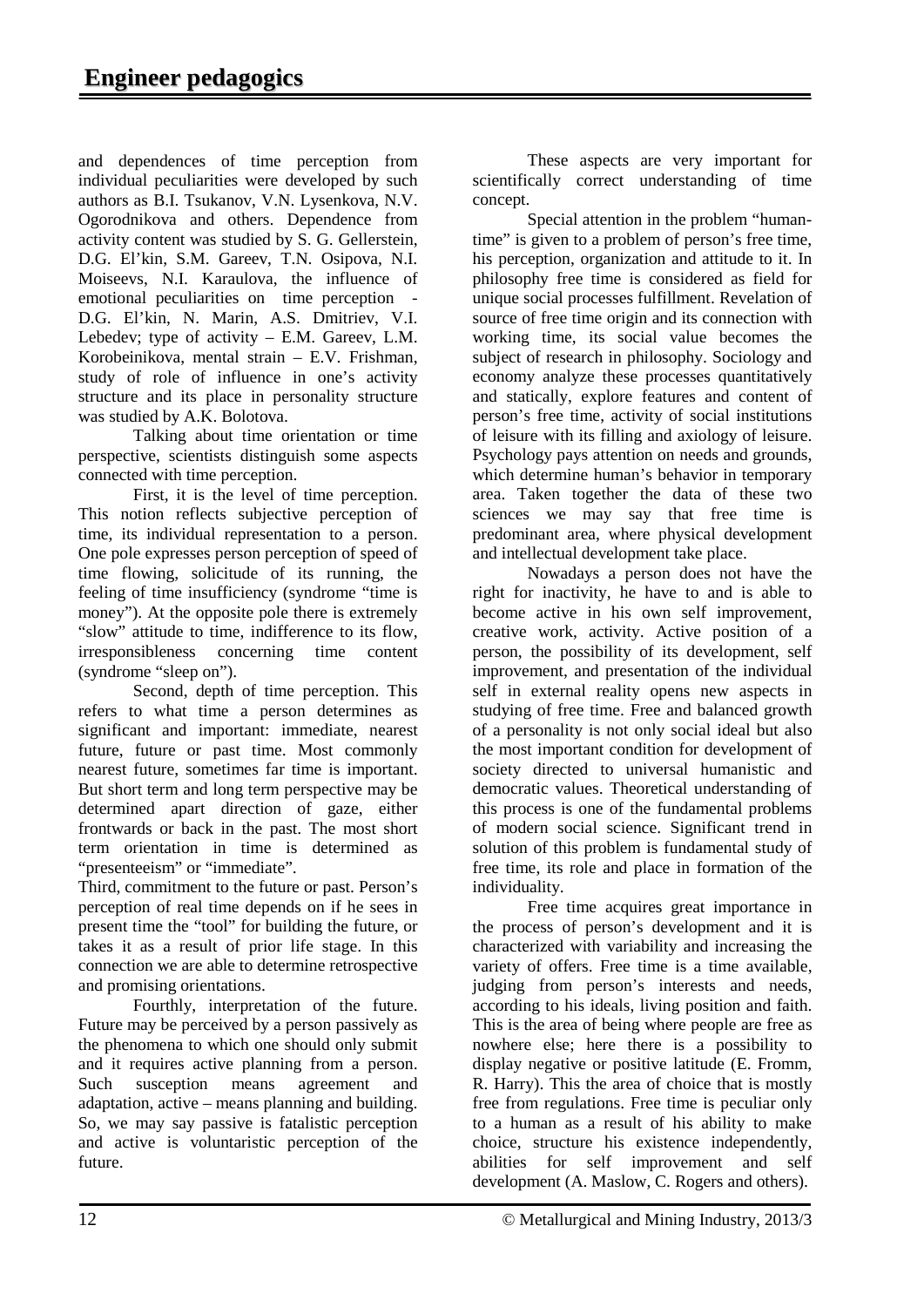Research problem of free time becomes especially updated because of the following reasons. In the process of socioeconomic and culture-historical development of society bigger time volume is devoted to leisure time, mass of people increases, involved in the problem of free time organization both as customers and as organizing staff, the variety of ways of time spending broadens.

All of this causes increment of variability of possible solution of the problem concerning content and organization of leisure time and complication of own choice effectiveness.

Free time is one of the existential areas of a personality where he receives circumstantial opportunity (as compared with time, study, work) of realization his aspiration to self-actualization by demonstration of subjective position in choice of content and form of activity. Feeling of freedom is the criteria of belonging certain type of activity to free time. Leisure time content may be conditioned by many factors, for example:

1. Personality orientation is the system of impulses determining selectivity of relations and person's activity. Main forms of personality orientation are such interests as electorial attitude of a person to the object in virtue of its meaning and emotional attractiveness; interests on the base of needs felt as necessity in certain life and development conditions and inducing a person to activity; worldview; ideals; beliefs, psychological patterns; intentions; vital aims.

2. Habits – regular actions, which become routine for a person by virtue of their constant repetition.

3. Skills as individual peculiarities of a person, which are the subjective conditions of successful fulfillment of certain activity. Skills do not come down to existing knowledge, and person's know-how. They reveal in quickness, depth and strength of methods and technique of certain activity acquirement and act as mental regulators stipulating the possibility of their acquirement.

Special attention is given to the problem of study of time perception, choice of free time content in connection with personal characteristics and skills concerting leisure time

organization of students. The main characteristics of psychological connection between a personality and his life time are created on the emerging adulthood stage.

That is why we undertook this study with the aim to examine peculiarities of vision of young people concerning time, content of free time and its organization in connection with communicative and organizational peculiarities of a personality. Fundamental hypothesis of the study became the supposal that peculiarities of vision of time, attitude to it and also individualpsychological makers of a person determine free time content and the way of its organization.

Revelation of peculiarities of time imagery, attitude to time, peculiarities of content and determination of the level of skills to organize free time is fulfilled with the help of authors questionnaire. Individual-psychological makers of students under test were determined under the methodology of R. Cattell 16-factor personality questionnaire (subtest of communicative properties and peculiarities of interpersonal interaction) and under C. Jung methodology, which allows to reveal typological personality characteristics.

In the research participated 60 persons, 33 female, 27 male in the of 19-21, students of different specialties in the city of Dnepropetrovsk.

Generalization of answers concerning questionnaire defined four groups of attitude to time.

1. Necessary account of time attitude. For this group of students (10%) time account is hard, they cannot confine fixed time, distribute certain actions in time. They feel strains if there is forced lack of time, but do not try to prevent it. While asking what time looks like, under their opinion, they distinguish "imminence", "boring thing"; they consider time to be "great grief", "illusion", time is necessary for "killing time", "consideration of performed deeds", "correction of mistakes". Negative emotional overtone of metaphorical comparisons reflects due attitude to time. It is obvious that time is determined as past, action in present time seems not to be foreseen, there observed avoidance of this subject. Connection of self and time is determined as "incompatibles", "parallels" which maintain resistance to students under study in accounting and apportioning one's time.

2. Contemplative attitude to time. The second group of students determined time with such metaphors as "sandglass", "air", and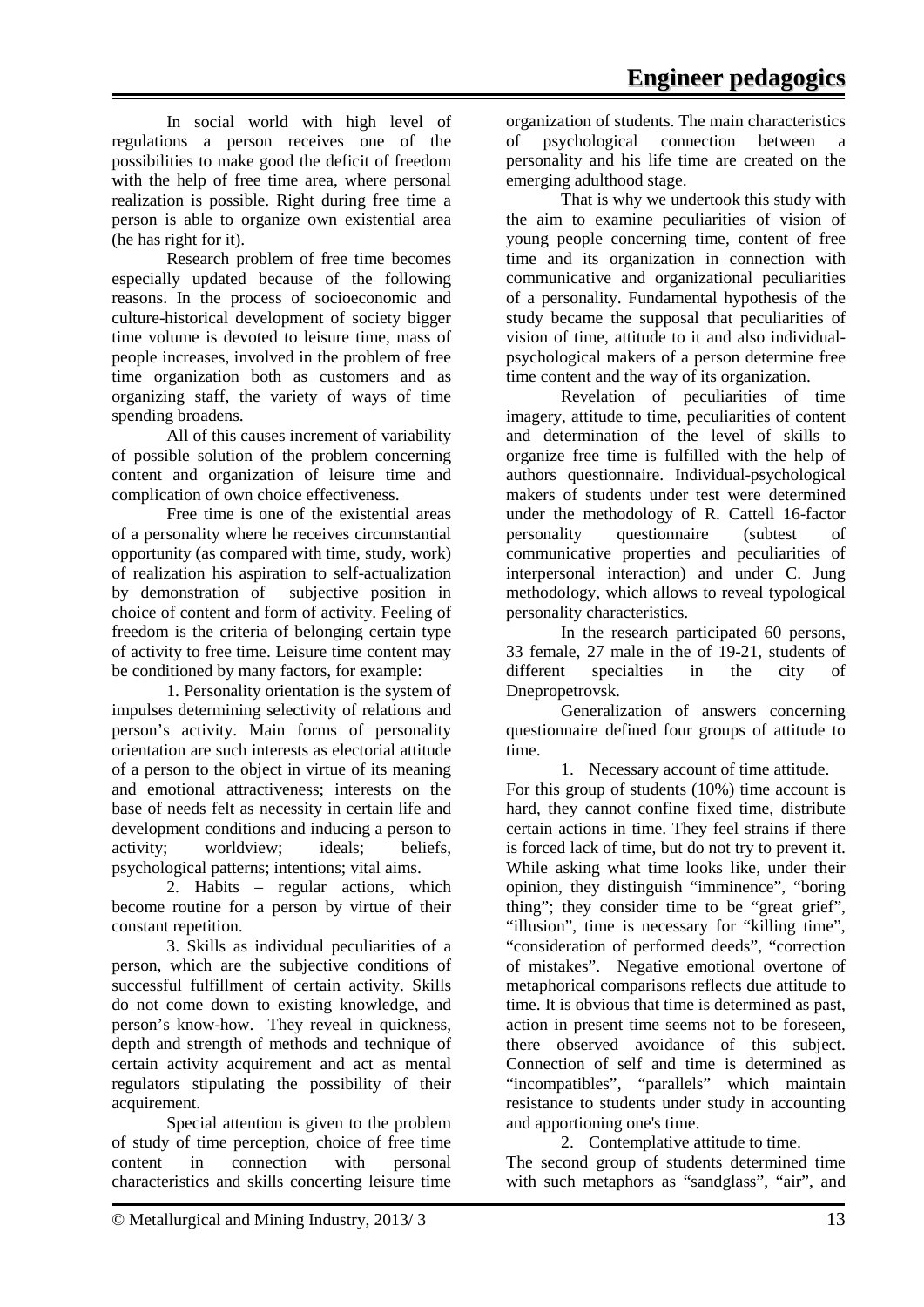"river". In answers there underlined calm and unhasting time perception. Herewith the students of this group do not show aspiration to use time more actively, they confirm that time is necessary only for "rest and sleep". In visions of this group, person and time exist independently and the only thing that person can do is just observe the march of time.

3. Active attitude to time.

The third group of students (32%) determined time as "water waves", "mountain river", "quick engine", "bird", "life". Such comparisons reflect concepts of time as dynamic, fleeting phenomena, such that it is important to consider and use it in own interests: for "meeting the needs", "life worth living", "determination of your own in life", "self-realization", "consummation of work". Time is determined as surely essential and valuable phenomena; one accepts the necessity of productive time usage. For this group of students time is inseparable from their own, person and time are determined as "stream and ship", "one unit", partnership relations with time are emphasized on.

4. Pragmatic attitude to time.

The fourth group (31%) determines time as an instrument with the help of which a person can achieve his aims. Time is compared with "race track", "constant motion forward", "precipitate movement", "adrenalin" .Time in this group is perceived as "for me" and is determined as "first string", "endless possibilities for selfrealization", "the opportunity to leave imprint". There is the fact that time is impossible to be back, that time may be not enough. Generally time and person are determined as "inseparable, created for each other".

The next task of research was to study the content of free time of students under study. Basic occupations, chosen by students independently in time free from study or work, are revealed. In Table 1 one may observe the data of research concerning content of free time.

**Table 1**Occupation chosen by students in free time (n=60)

|                |                                   | Amou |
|----------------|-----------------------------------|------|
| N <sub>0</sub> | <b>Content</b>                    | nt   |
|                |                                   | (%)  |
| $\mathbf{1}$   | Internet                          | 20.0 |
| $\overline{2}$ | Communication with friends        | 19.0 |
| $\overline{3}$ | Meeting with boyfriend/girlfriend | 13.0 |
| $\overline{4}$ | Watching films                    | 8.3  |
| $\overline{5}$ | Physical activity                 | 7.2  |
| 6              | Reading of belles-lettres         | 6.2  |
| $\overline{7}$ | Communication in family           | 6.2  |
| 8              | Walking                           | 5.0  |
| 9              | Domestic activity                 | 3.4  |
| 10             | Public activity                   | 3.4  |
| 11             | Creative activity                 | 3.4  |
| 12             | Study of foreign language         | 2.7  |
| 13             | Play on the computer              | 2.2  |

All the revealed occupations, making free time of the students under test may be grouped in content: entertainment (Internet, communication in virtual environment and time-wasting, computer games, watching films, walks) make 35.5%; communication in reality ( with friends, meeting with boyfriend/girlfriend, relatives) makes 38.2% ;self-development (physical activity, reading belles-lettres, domestic activity, public activity, creative activity, study of foreign languages) makes 26.3%.

The results obtained show that in most cases young people tend to chose communication in reality and entertainment when they have free time, in a less degree to give time for selfdevelopment (searching of extra-information, reading of scientific and business literature, attendance of trainings, seminars and other) revealed the following: 63% of students under test spend less than two hours, 30% - 3-4 hours, 6.7% said that do not give time for selfdevelopment.

Organization of free time is impossible without perception of necessity of knowledge clear distribution and adequate control of time. That is why the research of the part of time unequivocal use and part of spending time by young people are of great importance. So the analysis of data obtained revealed definite difference in the usage of time relating to time spent in Internet (Table2).

**Table 2** Aimless Internet penetration while having free time (n=60)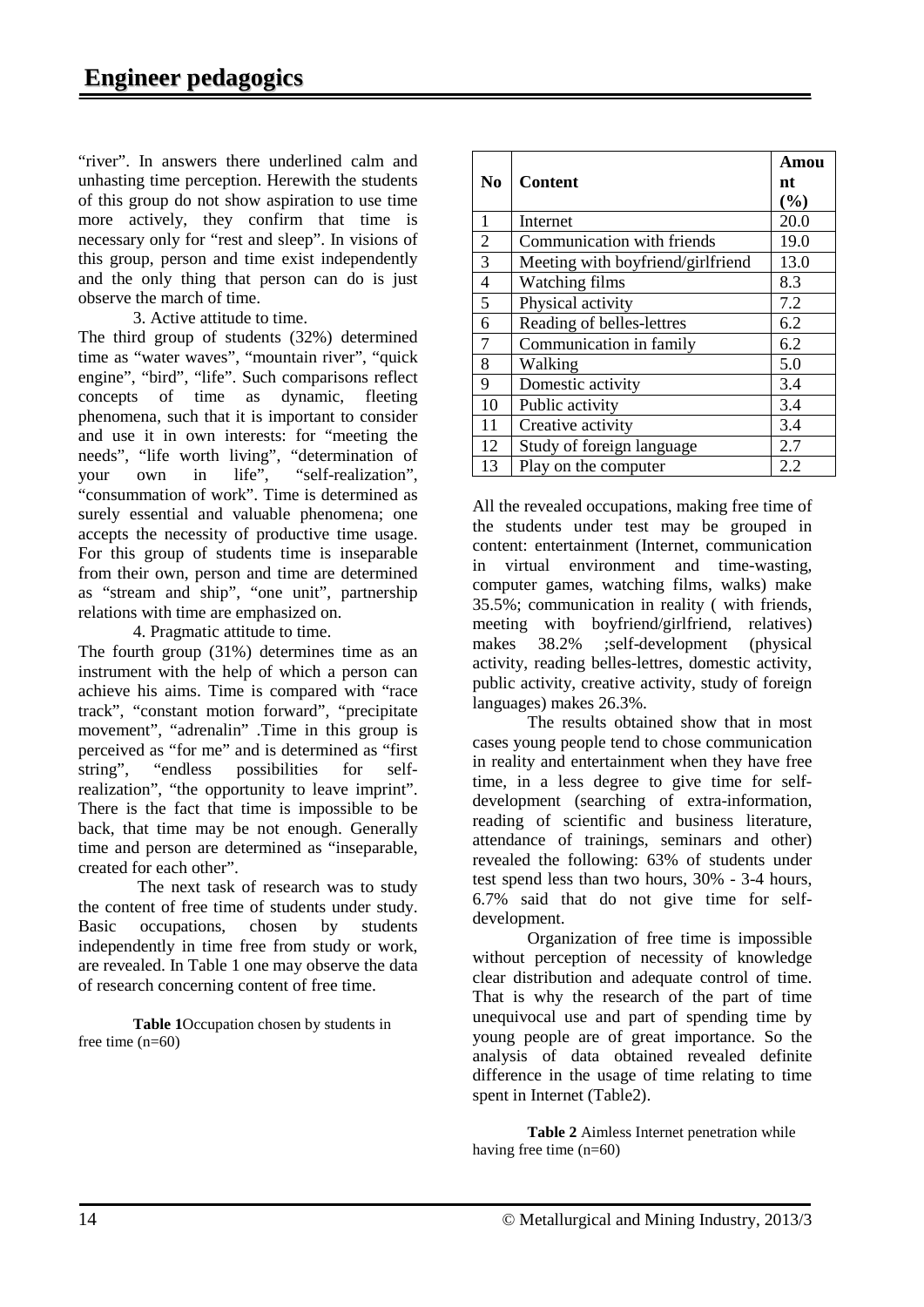| Amount of time        | <b>Students</b><br>$(90^{\circ})$ |
|-----------------------|-----------------------------------|
| Less that 2 hours     | 38                                |
| $3-4$ hours           | 16                                |
| 5–6 hours             | 6.6                               |
| More than 7 hours     | 4.9                               |
| Do not use it aimless | 34.5                              |

The data shows that the overwhelming majority of the students under test (66%) suppose dissipation of time in varying degrees, only the third part (34.5%) shows that they do not use Internet aimless. On the question if any of them use Internet conditionally, contrary to unsolved tasks, 70% answered in the affirmative (20% of them – "often") and only 30% denied that. There is spontaneous wasting of time, which is typical for most of the test students. It becomes conscious fact only after realization of appropriate actions. Such impulsive, aimless usage of leisure time shows insufficient level of its control and absence of advanced planning.

The time devoted to art should not be left unnoticed: 60% of students say they do not find time for art, 32% - find less that an hour per day.

22 % of students (at the age of 19-21) do not find time for physical activity.

One of the most important tasks of this research became study of the level of students' organizational skills, for example the ability to time according to the degree of task importance. The results obtained showed low, middle and high level of such skills formedness. 31% of students have high level of skills to structure free time, 53% - middle level, 16% - low level. Such data indicates the necessity of organizational skills of youth development.

Some inconsistencies concerning planning i.e. set objectives, aims, determine means and conditions for their achievement were determined. On the one hand 63% of students under test plan their activity beforehand, 37% plan their activity sometimes. On the other hand the high level of development of leisure time planning was discovered only among 2% of

students, 88% have middle level, 10% - low level. Besides, examined group in its majority does not see the value of planning of life; they do not see setting goals and determining actions for their achievement proper.

Study of the level of self-control was fulfilled according to the R. Cattell methodology. We considered such parameters: arbitrariness of actions, level of discipline, level of inconsistency in own perceptions, observance of social imperatives, and level of responsibility for certain case. The results obtained show that most of the students under test (56.7%) have the middle level of self-control. There is no doubt that that the level of self-control is connected with the level of life time organization.

The ability to structure one's time is connected with adequacy of perceptions concerning total amount of free time. 31% of students under test with high level of skills to structure free time have fair presentations about its amount, 18% - with middle level have adequate representation of amount of free time, with low level – only 10%.

So, the higher level of skills to structure own free time, the closer to reality the estimation of its amount.

| The level of<br>ability to<br>structure free | Concepts of amount of free<br>time |       |
|----------------------------------------------|------------------------------------|-------|
| time                                         | Accurate                           | Wrong |
| High level                                   | 31%                                | 69%   |
| Middle level                                 | 18%                                | 72%   |
| Low level                                    | 10%                                | 90%   |

**Table3** Concept of free time amount according with skills to structure free time

While research the comparison of peculiarities of perceptions about free time amount in different groups divided in accordance with type of attitude to time was fulfilled (Table4).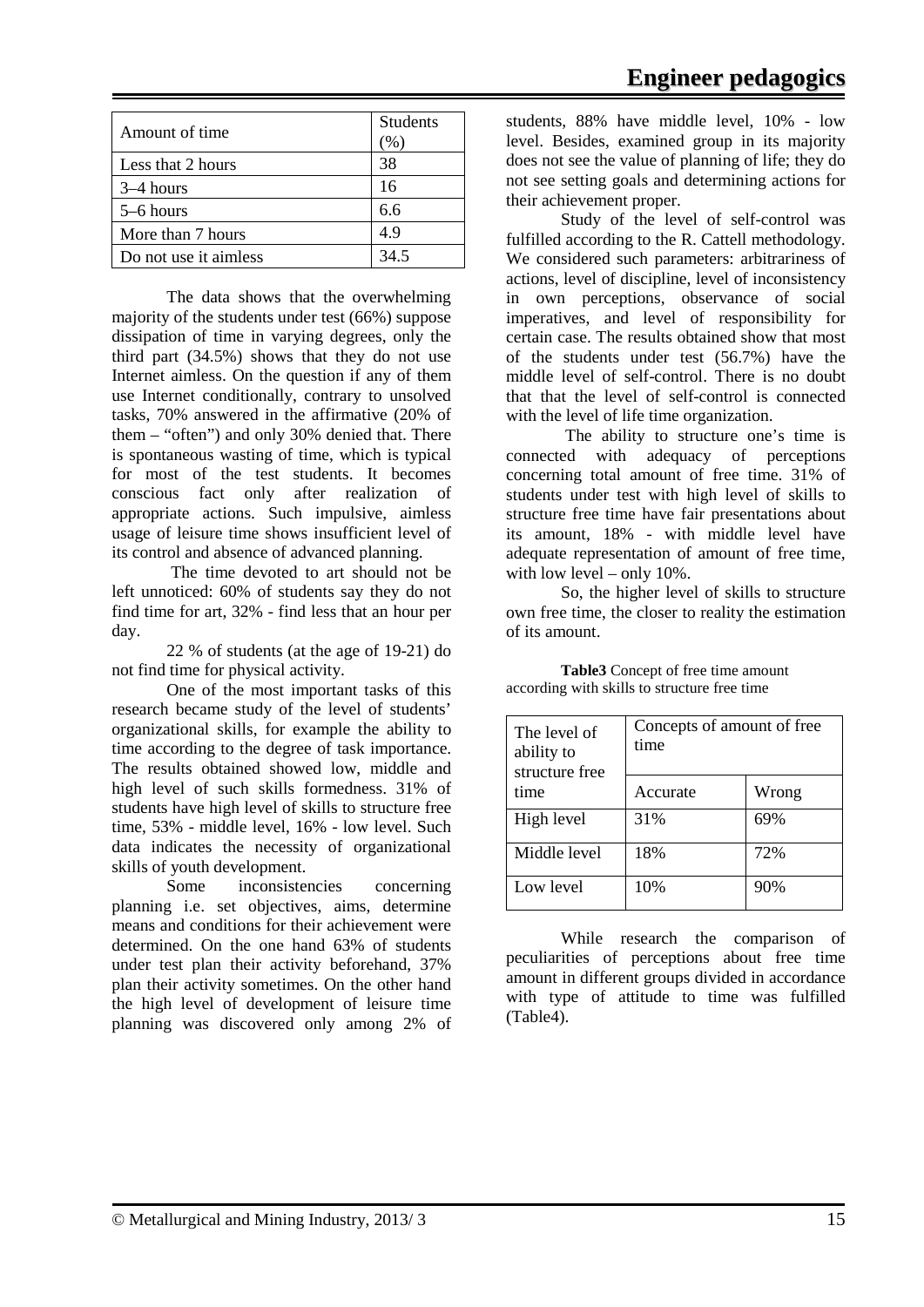| Group by type of attitude to          | Concepts of amount of time |       |
|---------------------------------------|----------------------------|-------|
| time                                  | Accurate                   | Wrong |
| Necessary account of time<br>attitude | 17%                        | 83%   |
| Contemplative attitude to time.       | 35%                        | 65%   |
| Active attitude to time               | 46%                        | 54%   |
| Pragmatic attitude to time            | 80%                        | 20%   |

**Table 4** Concepts of amount of free time in connection with typical attitude to time

More fair perceptions about amount of free time are observed among students referred to group of "Pragmatic attitude to time". Counting, distribution and planning of lifetime are typical for this group. The least fair perception about free time amount is observed among the group of "Necessary account of time attitude". Such phenomena may be explained by close psychological connection of a person with time phenomena, which provides more effective usage of time.

Peculiarities of free time organization to a wide extent depend on peculiarities of its correlation with other things in social environment. That is why in the research comparison of communicative peculiarities of and skills to organize free time was fulfilled. With the help of R. Cattell 16-factor personality questionnaire such personal characteristics of students as restraint- sociability, dependencydominancy, shyness – courage, trustingness suspiciousness, conformism – recusancy were studied and also individual type under C. Jung methodology was determined. Generalization of results allowed to determine several types of examined students in accordance with conceptual personality characteristics criteria.

Type "A" (16%) is characterized by true extraversion; openness, kind-heartedness, sociability, easiness, prudence, this type is mostly dominant, self-assured, and even obstinate; socially brave, active, is ready to deal with unknown circumstances and people, very trustful, tender and patient; depends on team, follows in public opinion, is geared to social approval.

Type "B" (20%) is characterized by extraversion, but in less degree, also sociable, informal, attentive, kind in relations, dominant, imperious, independent, self-confident, brave,

risk-prone and active in communication, trustful in less degree, less patient and conformal, sometimes depends on team but shows initiative in making decisions.

Type "C" (45%) is characterized by "middle" criteria of extraversion and introversion (ambiverts), they are sociable and mainly open, more trusted than suspicious, this type can be referred neither to predominant nor to obedient; they may show different features depending on the situation, but in common they are socially brave people, without extra "superstition"; rather conformal than recusant, behavior is determined by the situation.

Type "D" (12%): they mostly have features of introvert; are not characterized by extra sociability and openness, depending on the situation they can obey, in common show social initiative, but rarely take the risk, suspicious; Do not show conformism, prefer their own decisions.

Type "E"  $(7%)$  is characterized by introversion; restrict, may be unnecessarily strict at people's estimation, shy, inclined to step aside, take the blame upon themselves, worries about potential mistakes; demonstrate humility to complete passivity, may be both brave and shy depending on the situation, rather trustful, than suspicious, may be dependant on the team.

Comparison of personal characteristics of students, their communicative characteristics and organizational skills and also concept of time and leisure content, allows to determine certain common factors.

Type "A" has the middle level of skills to structure their own time, middle level of skills to plan actions, middle (partially high) level of self-control, attitude to time in most cases is "active" or "pragmatic". Free time content of this group is represented in real communication, uneven waste of time in Internet.